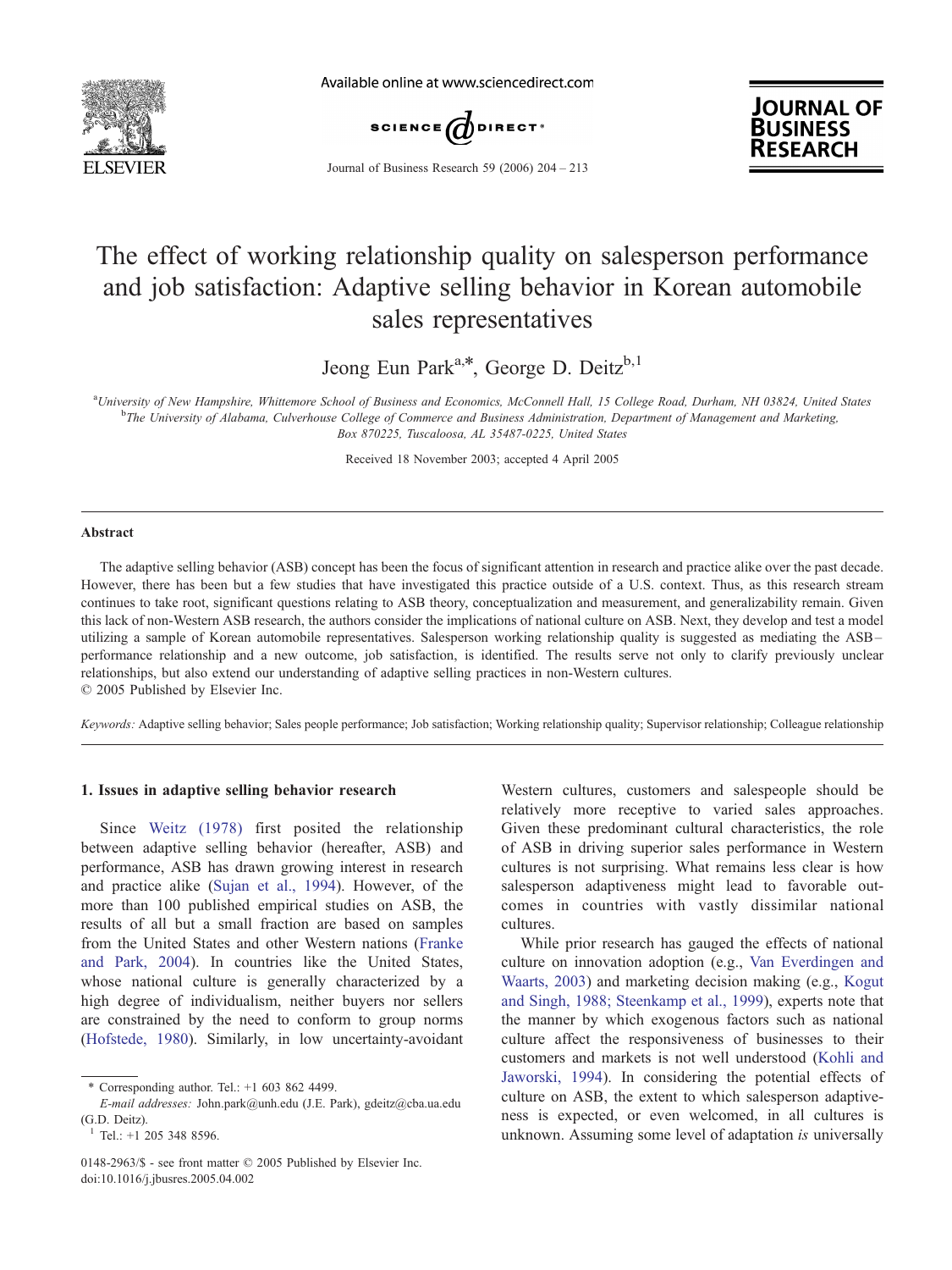desired, it seems likely that that the manner by which salespeople adapt will vary across cultural contexts. For example, in more collectivist cultures, it may be necessary for salespeople to alter their presentation in such a way as to appeal more to the standards of the customer's in-group, as opposed to individual tastes.

As the pace of globalization accelerates, questions regarding the portability of marketing constructs and measures take on mounting importance. Indeed, [Steenkamp](#page-9-0) (2001) suggests, ''the further advancement of marketing as an academic discipline requires that the validity of our theories and models be examined in other cultural settings as well as to identify their degree of generalizability and to uncover boundary conditions'' (p. 30). Thus, confirming the cross-cultural generalizability of ASB remains a vital step in advancing this research stream. Our study makes headway in addressing this void by testing a model involving adaptive selling practices amongst Korean automobile salespeople. As South Korea's national culture is viewed as collectivistic and as having a low tolerance for ambiguity ([Hofstede, 1980\)](#page-9-0), it offers a stark contrast to prior ASB research, which has been conducted mainly in Western settings.

In response to equivocal results of prior ASBperformance studies, we suggest that salesperson working relationship quality operates as a key mediating variable. We reason that while a salesperson may possess superior adaptive skills, the assistance of others is often required in fulfilling customer requirements, particularly in more complex sales. Thus, enhancements to overall performance resulting from increased ASB may be conditioned on the salesperson's corresponding ability to maintain high-quality working relationships with managers, peers, and administrative personnel. We believe that this effect should be accentuated given the collectivistic, uncertainty-avoidant nature of Korean culture. To our knowledge, no research has empirically examined the direct role of supervisor – subordinate relationship quality or the quality of other critical employee work relationships within an ASB framework. Additionally, we fill a notable gap in the literature by testing the relationship between ASB and a previously unpublished outcome: job satisfaction.

The remainder of this paper proceeds as follows. First, we discuss the conceptual origins of ASB and consider the potential influence of culture upon adaptive sales practices. Second, a theoretical model is developed, stressing the importance of working relationship quality in implementing ASB practices. Third, we detail the research methods utilized in our study, including a brief summation of our context, data collection, and measures. Fourth, the model's overall fit and each of our hypotheses are tested via a structural equation model. Finally, the paper concludes with a discussion of the findings as well as its managerial and theoretical implications. Directions for new ASB research are suggested.

# 2. Theory development

# 2.1. Adaptive selling behavior (ASB)

Adaptive selling is defined as the altering of sales behaviors during a customer interaction or across customer interactions based upon perceived information about the nature of the selling situation ([Sujan, 1986\)](#page-9-0). While the roots of the ASB construct are planted in early sales interaction research (e.g., [Chapple and Gordon, 1947; Evans, 1963\)](#page-8-0), it is the work of Weitz et al. that has invigorated this stream over the past two decades. [Weitz \(1981\)](#page-9-0) found that salespeople face unique opportunities to adapt to each customer and to each sales situation, such that the product or service offered for sale and the salesperson were presented in the most appealing manner. [Sujan \(1986\)](#page-9-0) found that the communicator's adaptive style had a strong positive relationship with the preference for a relational message, suggesting that salespeople can work smarter by choosing approaches that are appropriate for particular customers, or by increasing their repertoire of sales approaches. [Weitz et](#page-9-0) al. (1986) proposed a conceptual model of salesperson adaptability and the relationship between knowledge structures, motivation, and the practice of adaptive selling, concluding that adaptability centers on one's ability to alter his/her own behavior when changes occur in a selling situation. [Spiro and Weitz \(1990\)](#page-9-0) subsequently offered the 16-item ADAPTS scale, which has since served as the predominant measure of the ASB construct.

Empirical studies examining the direct relationship between ASB and performance have met with inconsistent results (Table 1). For example, [Predmore and Bonnice](#page-9-0) (1994) found that salespersons' observed adaptability was

|--|--|--|--|--|--|

|  |  |  | The conflicting relationship between ASB and performance |  |
|--|--|--|----------------------------------------------------------|--|
|  |  |  |                                                          |  |

| Author(s)                             | Hypothesized relationship                                   | Results                                                                        |
|---------------------------------------|-------------------------------------------------------------|--------------------------------------------------------------------------------|
| Anglin et al. (1990)                  | ASB items $\rightarrow$ performance<br>items                | Some significant<br>Some not significant<br>Some have negative<br>correlations |
| Weilbaker<br>(1990, 1991)             | $\text{ASB} \rightarrow$ sales performance                  | Some significant<br>Some not significant                                       |
| Goolsby et al. (1992)                 | $\widehat{ASB} \rightarrow$ several types of<br>performance | Some significant<br>Some not significant                                       |
| Lollar (1993)                         | $ASB \rightarrow$ sales performance                         | Not significant                                                                |
| Boorom (1994)                         | $ASB \rightarrow$ sales performance                         | Significant                                                                    |
| Porter (1994)                         | $\text{ASB} \rightarrow$ sales performance                  | Significant                                                                    |
| Predmore and<br><b>Bonnice</b> (1994) | Adaptability→sales success                                  | Significant                                                                    |
| Marks et al. (1996)                   | Adaptive belief $\rightarrow$<br>performance                | Not significant                                                                |
|                                       | Adaptive practice $\rightarrow$<br>performance              | Significant                                                                    |
| McMurrian (1996)                      | $ASB \rightarrow$ sales performance                         | Not significant                                                                |
| <b>Brown</b> (1999)                   | Working smart $\rightarrow$<br>performance                  | Significant                                                                    |
| Boorom et al. (1998)                  | $ASB \rightarrow$ sales performance                         | Significant                                                                    |
| Li (1999)                             | $\text{ASB} \rightarrow$ sales performance                  | Significant                                                                    |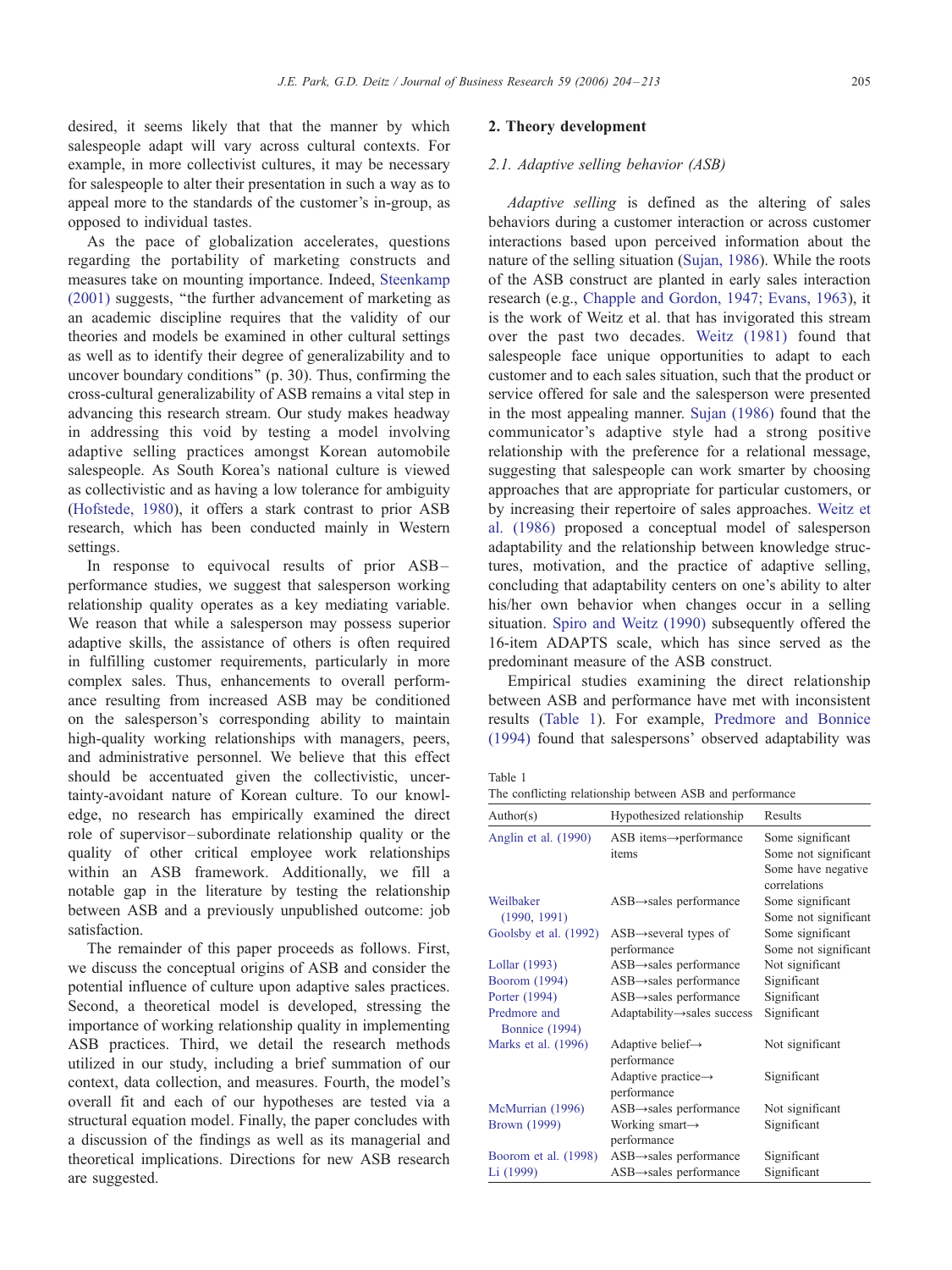positively related to measures of sales success in a sample of telemarketing representatives. [Goolsby et al. \(1992\)](#page-9-0) investigated the relationship between adaptiveness and performance but failed to identify a consistent relationship. In two studies involving pharmaceutical representatives, [Weilbaker](#page-9-0) (1990, 1991) found only partial support for the proposed ASB – performance relationship. These conflicting findings hint at the potential influences of unexplored boundary conditions or problems concerning construct conceptualization and measurement ([Sujan et al., 1994\)](#page-9-0).

Our study investigates the influence of one such boundary condition, salesperson working relationship quality. We believe that while the practice of ASB should enable the salesperson to do a better job of framing the company's value proposition to the customer, the efforts of others are most often required in the delivery of customer value. Therefore, we expect that the quality of the salesperson's working relationships will play a key role in directing ASB outcomes. While we believe that the importance of working relationship quality will be significant across cultures, its importance should be heightened in our collectivist, uncertainty-avoidant Korean context.

# 2.2. Collectivism, uncertainty avoidance, and working relationship quality

Several researchers have conceptually linked aspects of national culture to personal selling practices (e.g., [Sheth,](#page-9-0) 1983; Kale and Barnes, 1992). While empirical work in this area is sparse, [Dwyer \(1997\)](#page-9-0) reported significant differences between national cultures in a study of the sales practices of insurance sales representatives from five countries. Collectively, these prior studies provide a solid rationale for expecting differences in the practice and effectiveness of ASB across cultures. Specifically, this paper will discuss the influence of the two cultural dimensions upon which Korea and the United States differ most ([Hofstede, 1980\)](#page-9-0): individualism/collectivism and uncertainty avoidance.

[Triandis and McCusker \(1990\)](#page-9-0) note the most important cultural dimension in social behavior is the relative emphasis on individualism versus collectivism. This dimension of culture relates to whether people want to work alone and be free to operate as individuals, or prefer to work in groups and be thought of as part of interacting sets of people. In collectivist societies, the group is the dominant structure and most actions are evaluated in terms of effects on other people. Another significant dimension of culture relates to risk aversion. [Hofstede \(1980\)](#page-9-0) describes uncertainty avoidance as the extent to which people feel threatened by uncertainty and ambiguity and try to avoid them. In strong uncertainty-avoidant cultures, there is a need for rules and formality to structure life. Competence is highly valued, resulting in a strong belief in specialists. Thus, when tasks involve teamwork, people in high uncertainty-avoidant cultures want team roles clearly defined.

While Korean salespeople and customers may tend to be less individualistic and require greater certainty in their dayto-day activities, such an environment does not lessen the positive benefit of salesperson adaptiveness. In fact, anecdotal evidence exists to suggest that adaptations within the marketing communication process in South Korea are quite frequent ([Korea Herald, 2002\)](#page-9-0). However, we do believe that the range of spontaneous adaptations during the sales interaction is most likely to be constrained to those which are more readily accepted by the work unit and least likely to create ambiguity.

# 2.3. ASB and working relationship quality

We suggest that a more holistic view of adaptive selling is appropriate—one that considers the impact of salesperson adaptation within the context of the firm at large and not just within the seller-buyer dyad. Without corresponding increases in working relationship quality between the salesperson and their work unit, we believe that the practice of ASB will inevitably lead to greater individual ambiguity and group disharmony. Unless these behaviors are reinforced, adaptive selling practices will eventually be discontinued or incompletely adopted.

This perspective is highly consistent with previous work involving the influence of culture on innovation adoption. For example, [Shane et al. \(1995\)](#page-9-0) found that people in collectivist cultures are more likely to prefer appeals for cross-functional support for the innovation effort. In uncertainty-avoidant societies, people prefer champions to adapt the innovation to the norms and rules of the organization, or to alter the rules of the organization to accept the innovation ([Venkataraman et al., 1992\)](#page-9-0). These findings support the notion that the successful adoption of ASB requires shared understanding and cooperation between the salesperson and relevant members of their work unit. While Korean salespeople are likely to seek some threshold level of working relationship quality in order to maintain harmony within their group and decrease uncertainty, increases in ASB require the salesperson to also pursue higher levels of working relationship quality within their organization. Thus, we propose:

Hypothesis 1. The practice of adaptive selling is positively related to working relationship quality.

#### 2.4. Working relationship quality and sales performance

This study examines salespersons' working relationship quality in terms of the leader-member exchange (LMX) paradigm. According to LMX theory, leaders develop differentiated relationships with followers on a dyadic basis ([Uhl-Bien and Graen, 1998\)](#page-9-0). Research has documented that higher-LMX employees are granted greater status, latitude,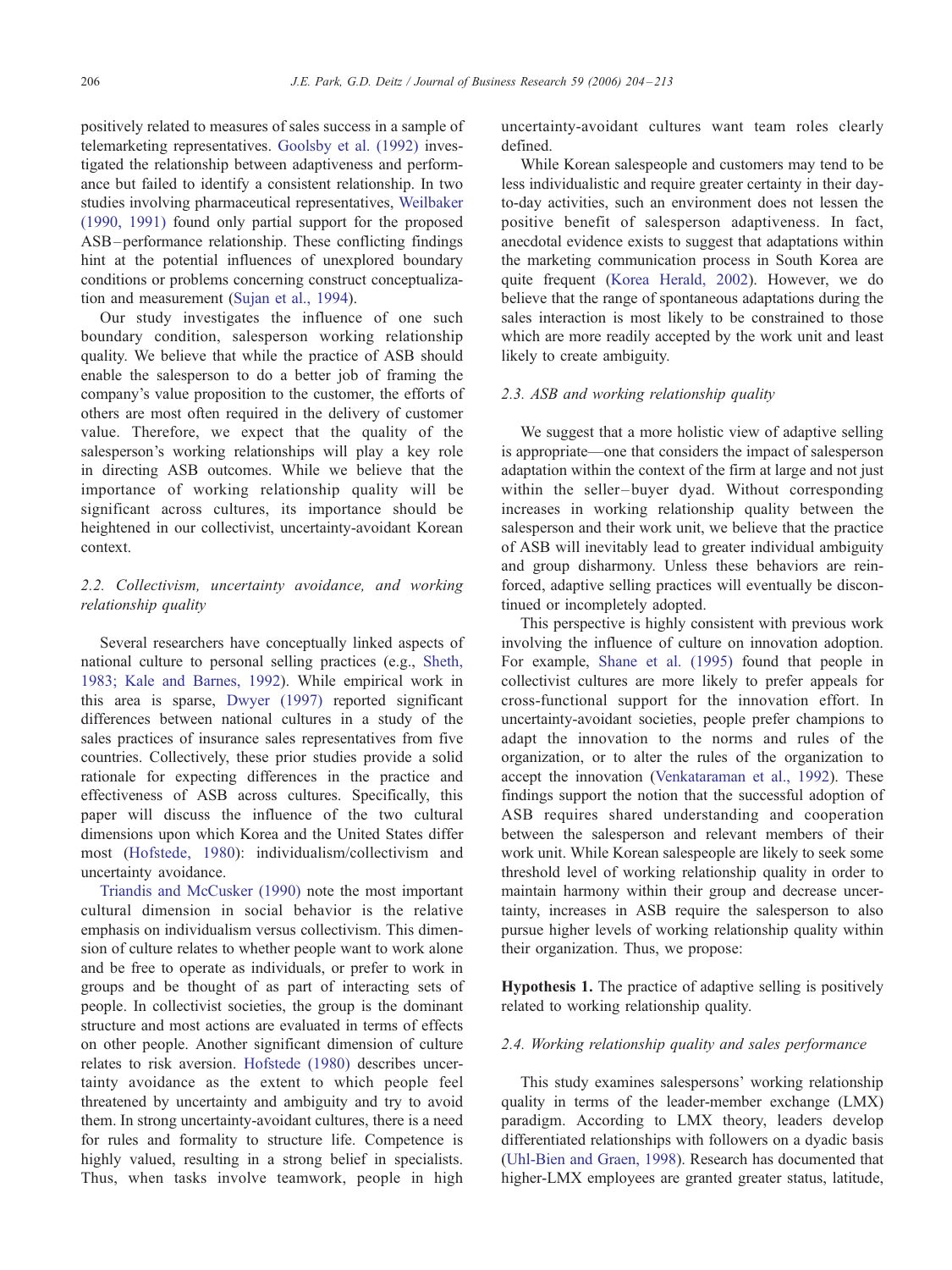support, and rewards by their managers and enjoy more reciprocal influence, mutual trust, and respect than lower-LMX employees ([Dansereau et al., 1975; Uhl-Bien and](#page-8-0) Graen, 1998). Conversely, in the case of low-LMX relationships, such close supervision is likely to restrict the salesperson's ability to respond and adapt to changing customer needs and serves to constrain performance ([DelVecchio, 1998\)](#page-8-0).

While the salesperson-sales manager dyad is a key component of the socialization process for most sales organizations, there are other relationships that also serve to delineate the social structure of sales organizations. Within a peer relationship context, [Seers \(1989\)](#page-9-0) examined team-member exchange (TMX) quality as a complimentary role-making construct to LMX. His results demonstrated that TMX quality varied between groups based upon the autonomy granted the group by management and within groups in relation to job attitudes. To the extent that an employee must rely on coworkers for favors or assistance, the quality of the salesperson's peer relationships is also likely to play a key role in driving sales performance. Therefore, we propose:

Hypothesis 2. Salesperson working relationship quality is positively related to performance.

# 2.5. Working relationship quality and job satisfaction

Overall job satisfaction indicates how employees feel about their work. [Churchill et al. \(1979\)](#page-8-0) highlight the importance of job satisfaction as a driver of sales force retention. These authors conceptualized job satisfaction as a multidimensional construct, including satisfaction with one's job, supervisor, co-workers, payment conditions, promotional programs, company policy, and feelings of job security. Similarly, we conceptualize salesperson job satisfaction as involving overall satisfaction for the job itself as well as satisfaction with specific job conditions including payment, promotion, and security.

Supervisor and coworker behaviors are important determinants of employee job satisfaction. The influence of various leadership styles, communication, and rewards upon subordinate affective and attitudinal responses has been extensively studied in various literatures. For example, [Keller and Szilagyi \(1976\)](#page-9-0) found that leader rewards were positively related to satisfaction and negatively associated with role conflict and ambiguity. From a LMX perspective, several studies have analyzed the impact of working relationships upon employee satisfaction. [Scandura and Graen \(1984\)](#page-9-0) identified low employee turnover, high job satisfaction, and high performance as consequences of high-quality leader-member exchange. Additionally, [Tanner and Castleberry \(1990\)](#page-9-0) found relationship type to be a strong predictor of sales force turnover, particularly amongst high performers. Therefore, we expect:

Hypothesis 3. Working relationship quality is positively associated with job satisfaction. Fig. 1 provides a conceptual diagram illustrating all hypothesized relationships.



Fig. 1. Hypothesized model.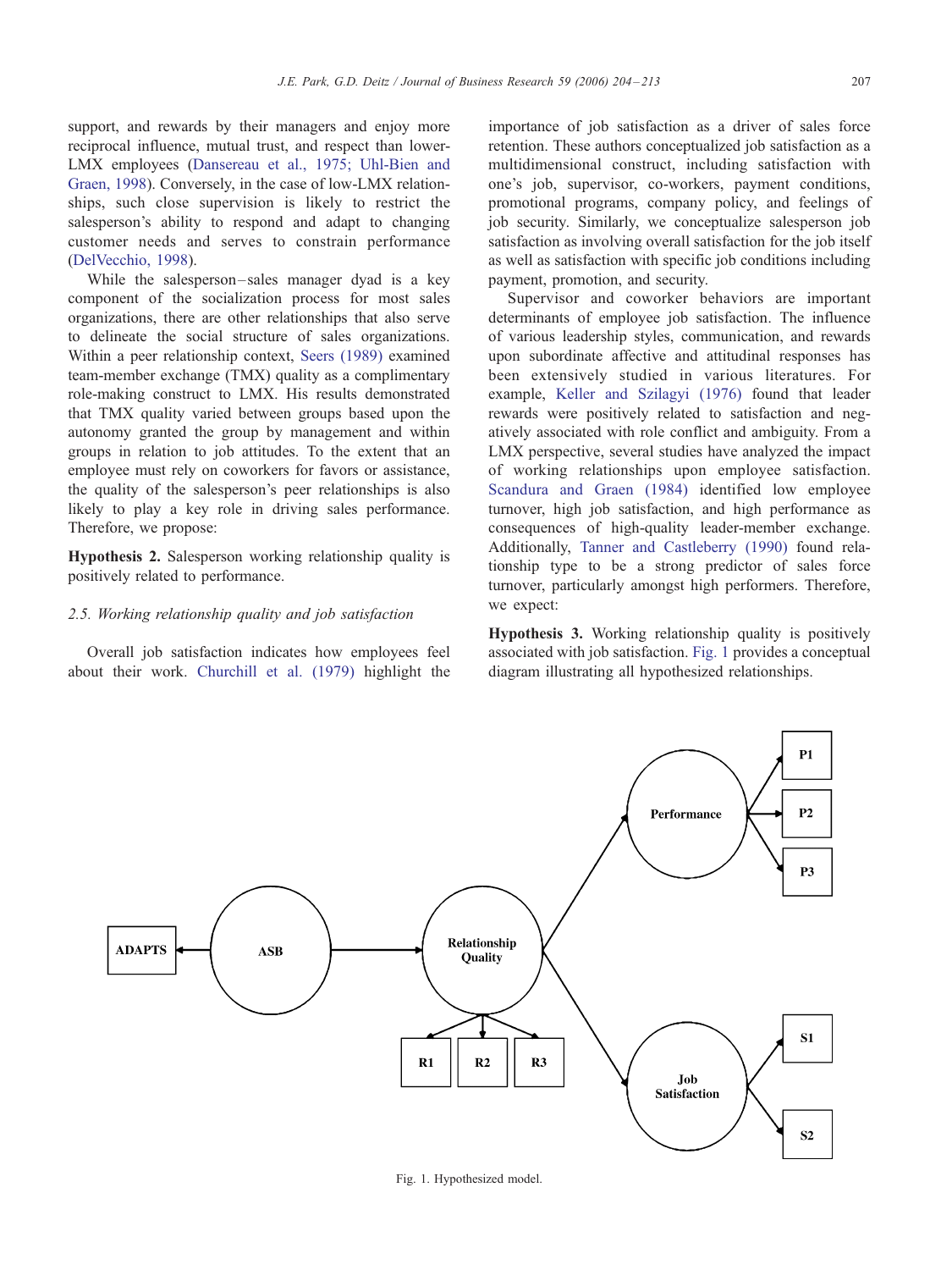## 3. Methods

# 3.1. Sample and data collection

The first author conducted several interviews with Korean managers prior to translating the original English scales into Korean. The translated questionnaire was then pretested via a sample of 20 Korean automobile salespeople, resulting in a number of modifications to the final questionnaire. Following the interviews and pretests, we found that several of the reverse-coded questions were frequently misunderstood. As a result, the decision was made to delete the reverse-coded items of the original ADAPTS scale.

A convenience sample of automobile salespeople consisting of subjects selling in Seoul, South Korea, was recruited from a major Korean automobile company. Data were drawn from 35 sales office locations. Demographic characteristics of the sample are presented in Table 2.

Although the normal caveats concerning convenience sampling apply to this study, our sample was purposively drawn cognizant of our research hypotheses. In addition, to avoid problems typical of self-report measurement, the marketing director provided actual sales data for every salesperson to cross-validate the self-report performance measures we obtained. In order to gain cooperation from subjects, a letter of support from the company's CEO was included in the survey packet. In addition, the national marketing director phoned the sales manager of each of the 35 locations, requesting their cooperation. Data collection occurred over 4 weeks and resulted in a final usable sample of 199, with a response rate of about 90%.

# 3.2. Measures

All of the constructs used in this study were drawn from existing literature and were translated and adapted for the context of this research. With but a few exceptions, all measures used seven-point, multi-item reflective scales. The anchors were either ''strongly disagree'' and ''strongly agree'' or ''very dissatisfied'' to ''very satisfied''. All

| Table 2                                       |  |  |
|-----------------------------------------------|--|--|
| The demographic characteristics of the sample |  |  |

|                      | Demographic<br>factors | Frequency | Percent |
|----------------------|------------------------|-----------|---------|
| Gender               | Male                   | 193       | 97.0    |
|                      | Female                 | 6         | 3.0     |
| Education            | High school            | 71        | 35.7    |
|                      | College                | 128       | 64.3    |
| Marital status       | <b>Not</b>             | 77        | 38.7    |
|                      | Married                | 122       | 61.3    |
| Age (years)          | $20 - 29$              | 59        | 29.6    |
|                      | $30 - 39$              | 134       | 67.3    |
|                      | Above 40               | 6         | 3.0     |
| Work experience with | $1 - 4$                | 119       | 59.8    |
| the company (years)  | $5 - 9$                | 69        | 34.7    |
|                      | Above 10               | 11        | 5.5     |

measures and covariances between items are summarized in Appendices A and B.

# 3.2.1. Adaptive selling behavior

It has been suggested that the basis for conflicting ASB – performance findings may rest in the varied conceptualizations of both sales performance and ASB (e.g., [Sujan et al.,](#page-9-0) 1994; Goolsby et al., 1992). [Spiro and Weitz \(1990\)](#page-9-0) originally suggested that their ADAPTS measure was a unidimensional scale comprised of six distinct facets. However, [Marks et al. \(1996\)](#page-9-0) find two unique factors within ADAPTS—one pertaining to adaptive beliefs and the second to adaptive behaviors. These authors found that only the second factor, practice of adaptive selling, was significantly related to performance. Thus, they contend that research using ADAPTS as a unidimensional scale runs the risk of confounding results. We follow [Marks et al.](#page-9-0) (1996) by measuring ASB using only the seven items from the ADAPTS scale pertaining to adaptive behaviors. This scale proved adequately reliable ( $\acute{\alpha}$  = 0.74).

#### 3.2.2. Performance

In measuring performance, we incorporated subjective and objective measures. [Behrman and Perreault's \(1984\)](#page-8-0) scale measured seven dimensions of sales performance, including: achievement of sales objectives, control of unnecessary expenses, development of customer support, communications with the company, use of technical knowledge, ability to work with customers, and ability to work well with company personnel. Five items from this scale were adapted for the study, providing a subjective selfassessment of the salesperson's performance ( $\acute{\alpha}$  = 0.79) and categorized into two performance indicators: financial and customer. To minimize problems associated with self-report measurement, we also used sales data provided by the company as a third performance indicator.

# 3.2.3. Job satisfaction

Job satisfaction was operationalized using items adapted from [Churchill et al. \(1976\).](#page-8-0) We selected seven items from their battery of 26, assessing satisfaction with specific aspects of the job: pay, opportunities for advancement, job security, company policies, supervisor, fellow workers, and overall job satisfaction. These seven items were rated on seven-point scales ranging from "very satisfied" to "very dissatisfied".  $(\alpha = 0.92)$  and categorized into two indicators: overall job satisfaction (one item) and sum of detailed satisfactions (six items).

#### 3.2.4. Working relationship quality

Working relationship quality was measured using six items created specifically for this study. These items represent three distinct indicators of employee-firm relationship quality. The first indicator item represents the employee's relationship with colleagues. Three items quantify the second indicator, employee-manager(s) relationship. The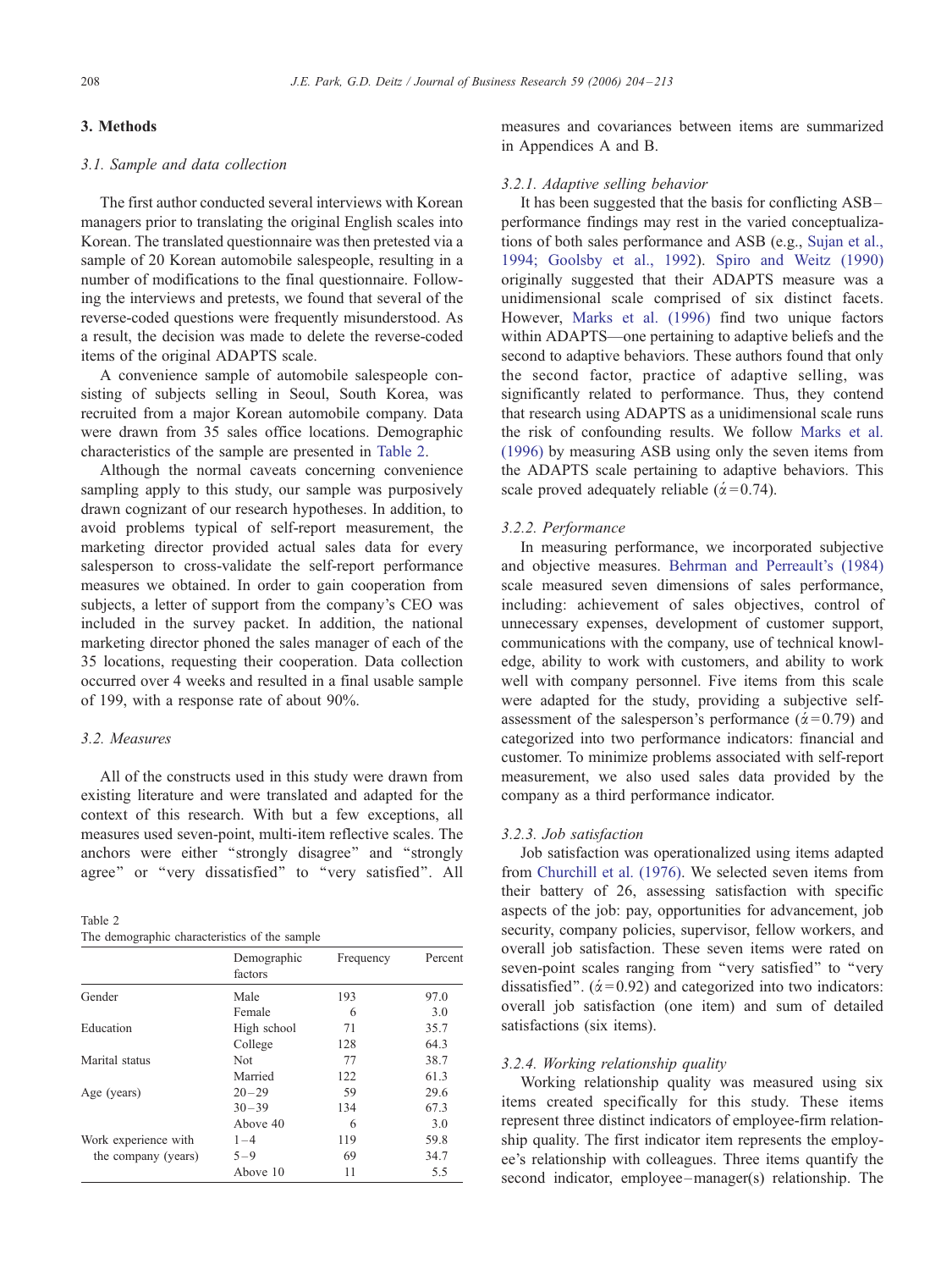Table 3 The results of confirmatory factor analysis

| Construct indicator                 | Adaptive selling       | Relationship quality |                    | Job satisfaction   |                      | Performance        |                      |                    |                    |
|-------------------------------------|------------------------|----------------------|--------------------|--------------------|----------------------|--------------------|----------------------|--------------------|--------------------|
|                                     | <b>ADAPTS</b>          |                      | R2                 |                    |                      |                    |                      |                    | P3                 |
| Estimates $(t$ value)<br><b>SMC</b> | $0.85 \ (N/A)$<br>0.72 | $0.64$ (N/A)<br>0.41 | 0.68(6.27)<br>0.45 | 0.60(5.96)<br>0.35 | $0.50$ (N/A)<br>0.50 | 0.63(4.19)<br>0.63 | $0.68$ (N/A)<br>0.46 | 0.72(6.81)<br>0.52 | 0.65(6.63)<br>0.41 |

SMC: squared multiple correlation; chi-square= 30.40 with  $22df$ ,  $p = 0.109$ , RMSEA= 0.044.

Standardized coefficient and t value in parentheses. t values greater than 1.96 are significant.

One indicator of all constructs is set to one to standardize the measurement scale.

final two items measure relationship quality with other supporting departments, in this case, service and human resource management ( $\acute{\alpha}$  = 0.82).

## 3.3. Measurement validity

All constructs were evaluated on the following criteria: unidimensionality, reliability, and discriminant and convergent validity ([Anderson and Gerbing, 1988\)](#page-8-0). To evaluate the unidimensionality of ASB in our context, we examined the modification indices and residuals. When considered in light of the large number of items, no substantial departure from unidimensionality was observed. The coefficient  $\alpha$  values for all measures exceed [Nunnally](#page-9-0) and Bernstein's (1994) suggested standard of 0.70 as a lower bound, with scores ranging from 0.92 (job satisfaction) to 0.74 (ASB). Next, following the two-stage approach suggested by [Anderson and Gerbing \(1988\),](#page-8-0) we used LISREL 8.51 to test the estimated measurement model prior to assessing the structural relationships. The results of the measurement models show that our selected items provide good explanations for each construct. As indicated by the results of CFA (Table 3), all items have a significant loading on their corresponding construct with the lowest t-value being 4.19. A pairwise comparison of the constructs in the modification indices indicated that all latent trait correlations between constructs are significantly different than one, establishing discriminant validity. Based upon the significant loading estimates and the high construct reliabilities, we established support for convergent validity ([Bagozzi and Yi, 1988\)](#page-8-0).

Information obtained from the measurement model was then used to help estimate the overall structural model. Retaining each scale item as a reflective indicator of ASB resulted in identification problems; therefore these items were combined to form a single indicator measure. All errors for summation indicators were set at one minus the composite reliability ([Williams and Podsakoff, 1989\)](#page-9-0).

#### 4. Results and analysis

## 4.1. Goodness of fit of the overall model

To examine the structural relationships, the hypothesized main effect model was estimated. The results of the hypothesized relationships between the constructs are reported in [Fig. 2.](#page-6-0) The overall fit of the structural model is highly acceptable. The chi-square/df ratio below 2.0 and the CFI of 0.93 is excellent, confirming that the data fit the proposed structural model. Other goodness of fit statistics meet commonly accepted standards (GFI=0.951; AGFI= 0.912; RMSEA= 0.065).

# 4.2. Results of hypotheses tests

In analyzing the results of the structural model, we conclude that all proposed relationships received strong support. Standardized estimates of all hypothesized paths are presented in [Fig. 2.](#page-6-0) Specifically, we find that ASB has a significant positive influence on relationship quality  $(\gamma_{11} = 0.51; t = 5.49; p < 0.01)$ , supporting H1. The direct path between relationship quality and performance is significantly positive  $(y_{21} = 0.47; t = 4.05; p < 0.01)$ , bolstering H2. Finally, in testing the direct relationship of working relationship quality upon job satisfaction suggested by H3, we found a significant relationship ( $\gamma_{31}$ = 0.53,  $t = 3.29$ ,  $p < 0.01$ ).

#### 4.3. Direct versus indirect effects of ASB – performance

We then sought to determine the extent to which working relationship quality mediated the relationships between ASB and our two outcomes: performance and job satisfaction. Analyzing the indirect effects of ASB on two outcome variables via working relationship quality represents an empirical test of mediation. If the indirect effects of adaptive behavior (via working relationship quality) on two outcome variables are significant in comparison to the direct effects of ASB on performance and job satisfaction, this helps to demonstrate the important role of working relationship in implementing ASB strategies.

To perform this comparison, we analyzed two additional models, adding direct paths from ASB to performance and job satisfaction, respectively. We then compared the chisquare values of the more general models with the chisquare value of the more restrictive model ([Bagozzi and Yi,](#page-8-0) 1988). Our results showed that the fit of the model was significantly improved for both of the alternative models. Therefore, ASB has strong direct effects both on performance and job satisfaction.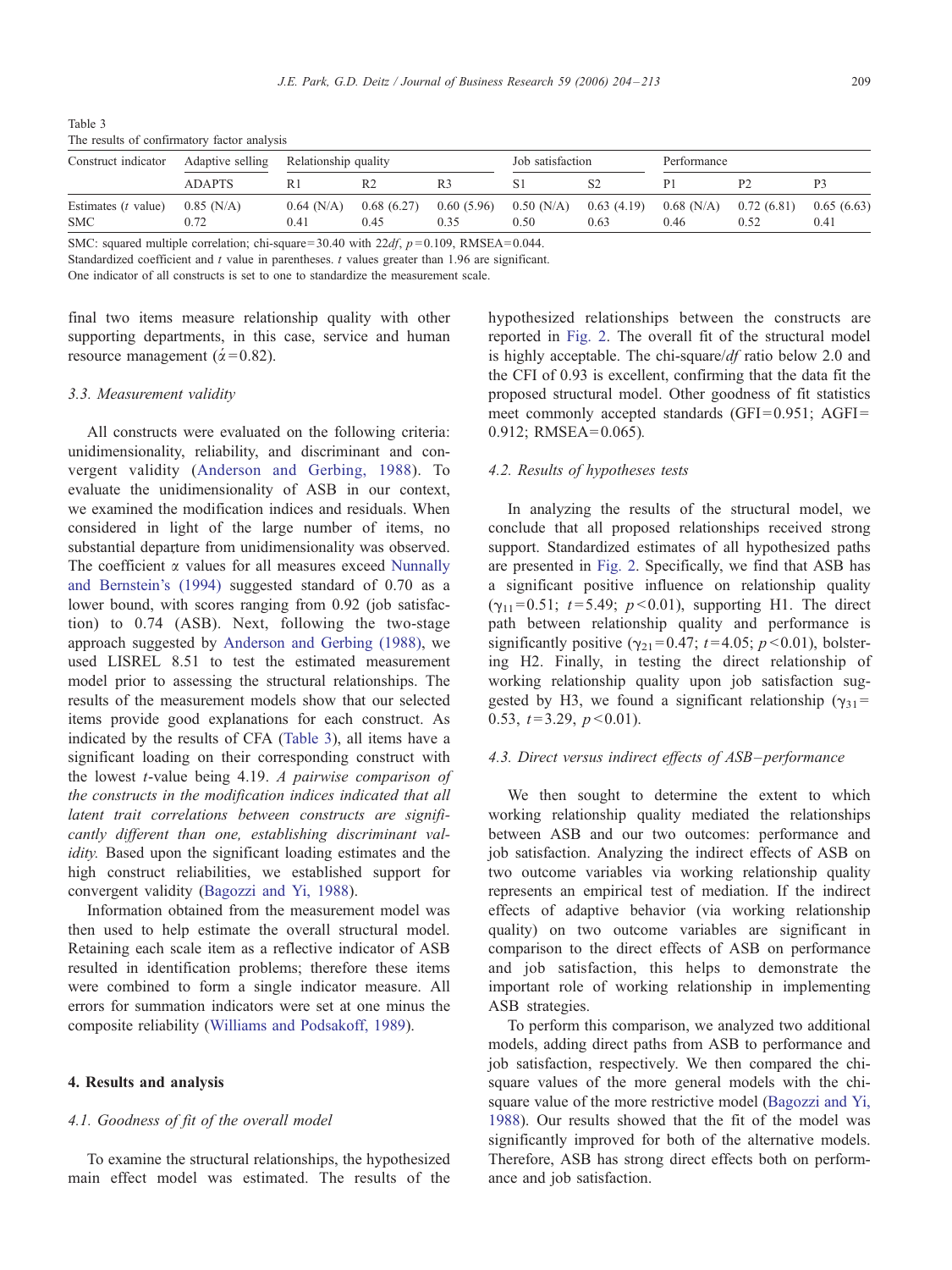<span id="page-6-0"></span>

Fig. 2. Model test results.

The comparison of the strengths of indirect and direct effects would give further insights about the relationships. The total effect of ASB on performance is 0.67, with an indirect effect of 0.26 and a direct effect of 0.41. For job satisfaction, the total effect of ASB is 0.68 with an indirect effect of 0.16 and a direct effect of 0.52. In summary, the direct paths ASB-performance and ASB-job satisfaction remain significant in the presence of working relationship quality, indicating that working relationship quality partially mediates the hypothesized relationships.

# 5. Discussion

The failure to take cultural differences between countries into account has been the cause of many business failures [\(Ricks, 2003](#page-9-0)). Furthermore, ignoring the potential influence of a contextual factor that is as pervasive as national culture diminishes the normative value of much marketing theory. For example, critics note that several well-known marketing theories and approaches such as cognitive dissonance, attribution theory, preference modeling, and individual choice modeling may not apply to collectivist societies without modification [\(Iyengar and Lepper, 1999](#page-9-0)). Thus, [Deshpande et al. \(2000\)](#page-8-0) note ''a growing recognition that globalization of markets has created the need for crosscultural testing and cross-national generalization of hypotheses about marketing in general and marketing management in particular.'' Given the extent to which our current understanding of ASB is predisposed to reflect Western values, norms and beliefs (e.g., due to the sample frames

utilized in prior work, the cultural backgrounds of prior researchers and editors, etc.), our study adds to the richness of this research stream and broadens understanding of this phenomenon.

#### 5.1. Implications for sales management and research

The primary objectives of this study were to empirically examine the relationship between ASB and its consequences, as well as to determine the extent to which enhancements to the salesperson's working relationship quality mediate these relationships. Given the increasing emphasis on relational approaches in marketing and sales as well as the presence of more competitive and international business environments, the adaptive capabilities of firms' sales forces are increasingly called upon to raise customer consciousness of seller-added value, enhance customer retention levels, and buoy revenue growth. For these reasons, we believe our findings should be of interest to sales management practitioners and scholars.

Before discussing the implications of this study, we first acknowledge a few limitations of our work. First, this research was conducted with a convenience sample from only one company in a single industry. While our sample was drawn purposively, cognizant of our research questions, our findings can certainly be reinforced through additional studies including other firms in multiple industries. Moreover, given the importance of cross-cultural research to the generalizability of marketing knowledge, future work must seek to extend these findings through sales force samples from other countries and industries.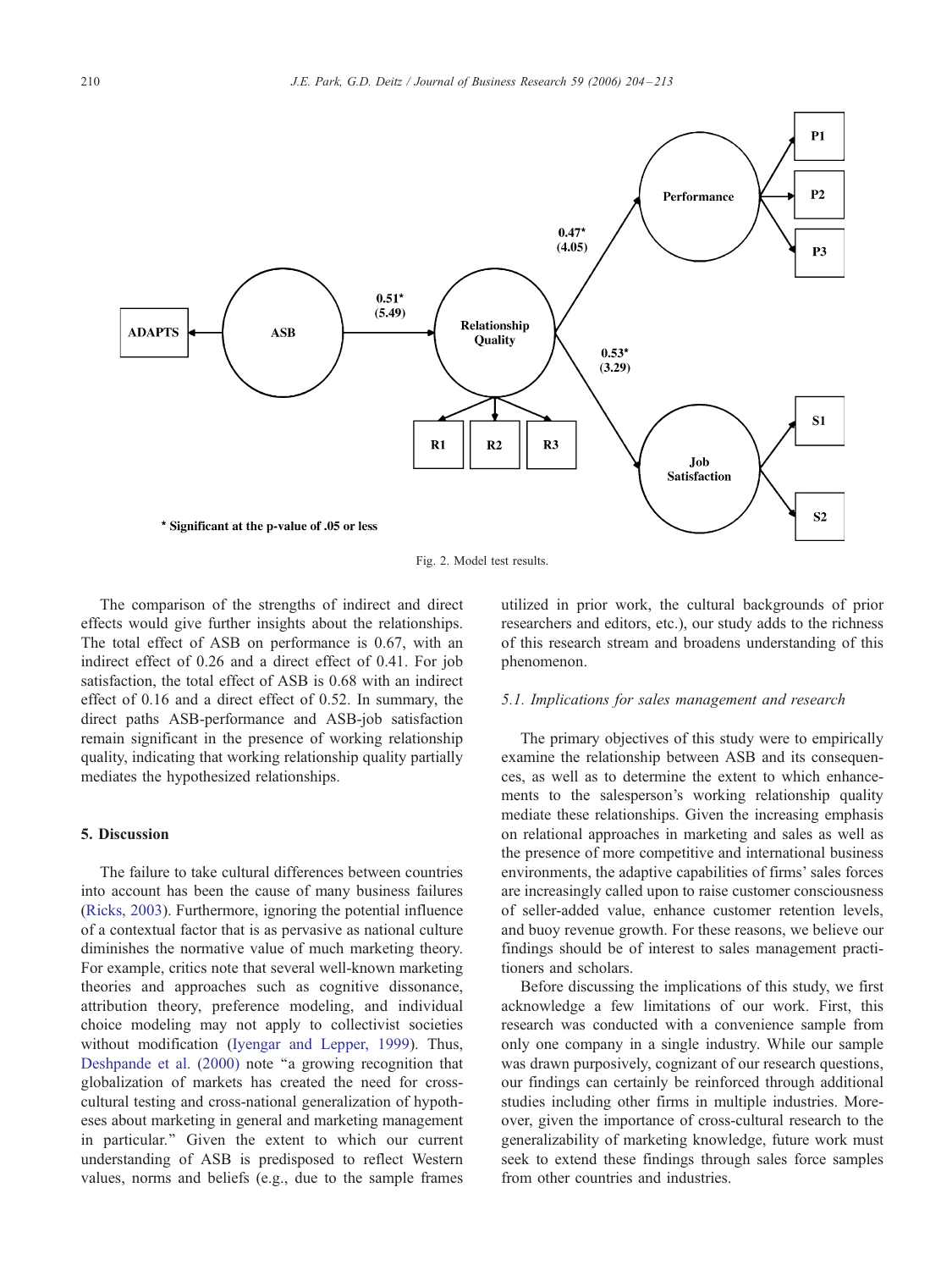We believe firmly that the efficacy of ASB is a function of the selling situation (e.g., based on customer variety and the significance of the purchase decision) ([Eveleth and](#page-9-0) Morris, 2002) and not national culture. However, national culture is likely to play a role in determining which boundary conditions will influence the achievement of desired ASB outcomes. In collectivist cultures, the effective implementation of ASB within the sales force may depend upon systematic and continuous efforts to gain shared understanding and cooperation with other personnel within the selling function as well as other areas of the organization. To the extent that the sales literature has focused on adaptiveness in sales approaches with customers, it has mainly ignored the need for salesperson adaptiveness in managing relationships internal to the firm. The growing complexity of the selling process in many industries has resulted in greater use of selling teams. Given this phenomenon, we believe that the ability to manage internal relationships is increasingly important to salespeople. However, this skill is likely to be more highly accentuated for organizations embedded within collectivist, uncertaintyavoidant national cultures.

Our results are noteworthy in that they reinforce the presumed, although not consistently demonstrated, link between ASB and sales performance. Furthermore, the strength of this relationship is significant even within a national culture that emphasizes adherence to group norms and the avoidance of ambiguous situations. This finding suggests that adaptive sales practices should be promoted to sales organizations in South Korea, as well as other countries with similar national cultures, as a means of enhancing performance and promoting job satisfaction. Additionally, managers should also note the strong direct and indirect effects of ASB and working relationship quality upon job satisfaction. Given the established links between job satisfaction and sales force retention, managers should consider ongoing strategies that encourage ASB and strengthen coworker relationships. Moreover, these results more generally serve to highlight the notion that encouraging adaptability is a key strategy for eliciting improved performance and minimizing turnover across the organization.

We also believe that this paper makes several meaningful theoretical contributions. In considering adaptive selling practices within a non-Western environment, this research provided us an opportunity to consider how national culture might influence ASB and its outcomes. Specifically, we introduce salesperson working relationship quality as a key variable that aids in driving performance and satisfaction. This finding potentially explains some of the conflicting results from other ASB studies as well as extends prior work that has examined LMX within the sales context. Whereas many sales researchers have elected to narrowly examine working relationship quality by focusing solely on the salesperson – supervisor dyad, this study extends the concept of working relationship, considering the influence of relationships with sales colleagues as well as support staff.

Given the rise of concepts such as relationship selling and the selling team, we suggest that the concept of working relationship quality be extended to include other work relationships, such as with customers, business partners, and firm employees from other functional areas.

A second contribution this paper makes is in reinforcing recent comments regarding the conceptualization and measurement of both ASB and sales performance (e.g., [Marks et al., 1996; Chonko et al., 2000; Robinson et al.,](#page-9-0) 2002). The strong fit of our model must be partially credited to the suggestions offered in these studies. Our work addresses measurement issues relating to performance by utilizing actual sales figures provided by management to augment self-reported responses to performance scale items. Additionally, we follow [Marks et al. \(1996\)](#page-9-0) in operationalizing ASB via items reflecting actual adaptive behaviors. Future ASB researchers would do well to consider these issues in devising their plan of research.

To our knowledge, this study is the first published paper to investigate ASB within an Asian context. Thus, this paper adds weight to claims of cross-cultural generalizability for ASB theory by testing both new and established relationships in a previously unexplored setting. New research should strive to more clearly define the boundaries of ASB by linking it to further outcomes. For example, since adaptive salespeople should be better equipped to handle uncertainty, empirical work linking ASB to role ambiguity and role conflict may prove fruitful. Conversely, the effects of antecedent individual characteristics, such as salesperson personality, as well as organizational factors, like the firm's structure or compensation plan, remain open as compelling research opportunities. Additionally, studies that further clarify the relationship between ASB and culture are needed. Are customers from certain cultures more receptive than others to adaptive sales approaches? Are salespeople from certain cultures more inclined or better suited to practice ASB? Finding answers to these questions has important implications for researchers and practitioners, particularly for those interested in issues related to managing international sales efforts.

# 6. Conclusion

In conclusion, it is hoped that this research contributes to both academicians and business practitioners by improving our understanding of ASB. By examining outcomes and mediating variable of ASB, this study offers a holistic approach to effective salesperson behavior. It is evident that relationship quality is important and is a key to increase sales performance as well as job satisfaction. Management therefore should encourage the practice of ASB in order to maximize retention and organizational performance. Despite the progress and insights achieved, however, there remains a strong need for future research to build upon these findings and further expand our understanding of this important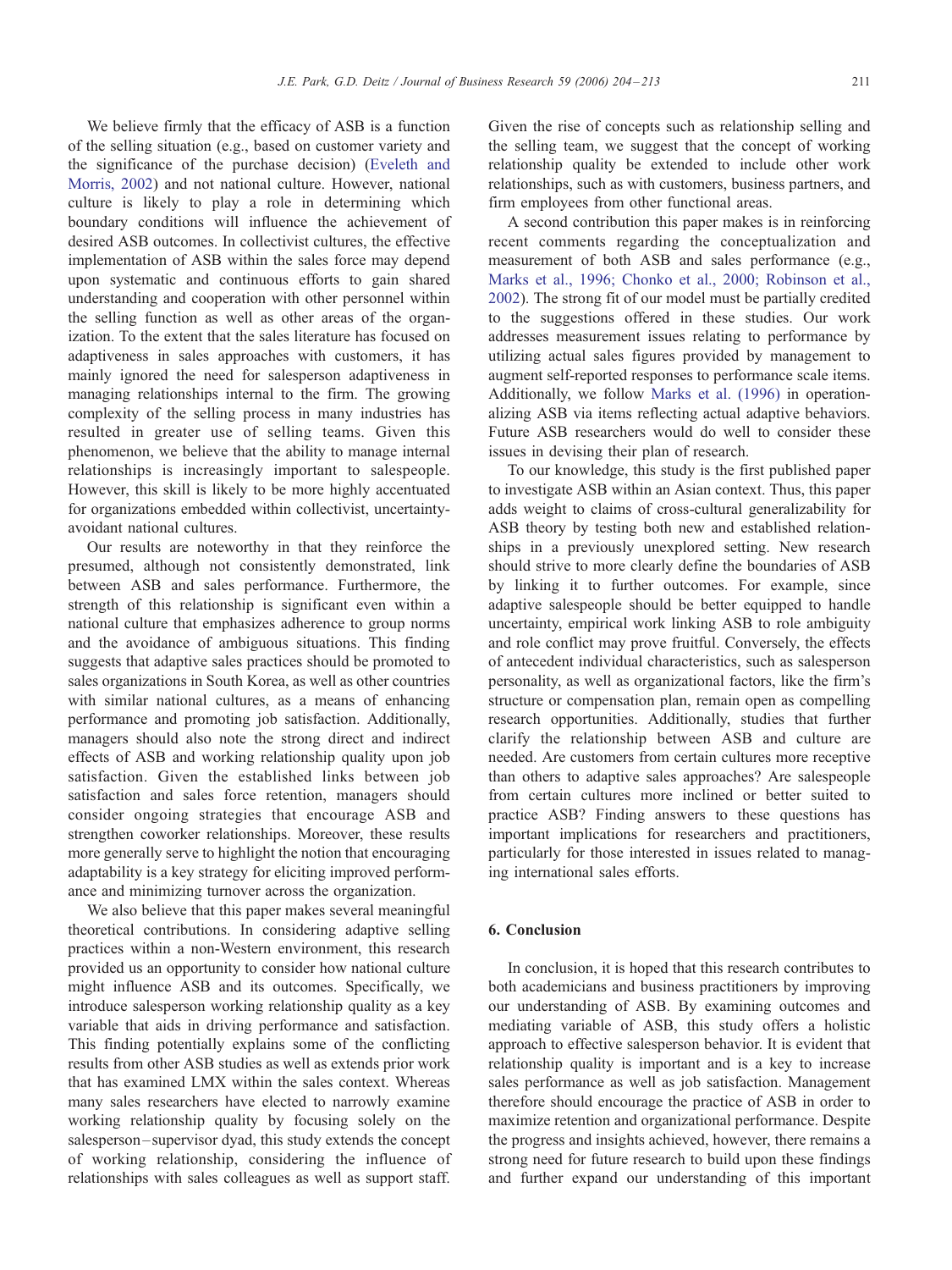<span id="page-8-0"></span>research topic. It is believed that such research will offer meaningful implications for research and practice alike.

#### Appendix A. Measures of all items

ASB ([Marks et al., 1996; Spiro and Weitz, 1990\)](#page-9-0) (measured on a seven-point Likert scale with the anchors  $1 =$ strongly disagree to  $7 =$ strongly agree):

- 1. I am very flexible in the selling approach I use.
- 2. I can easily use a wide variety of selling approaches.
- 3. I do not use a set sales approach.
- 4. I vary my sales style from situation to situation.
- 5. I treat all of my buyers pretty much differently.
- 6. I like to experiment with different sales approaches.
- 7. I change my approach from one customer to another.

Working relationship quality (DelVecchio, 1998) (measured on a seven-point Likert scale with the anchors  $1 =$ strongly disagree to  $7 =$ strongly agree):

- 1. I have been developing a good relationship with my colleague salesperson.
- 2. I have been developing a good relationship with my team supervisor.
- 3. I have been developing a good relationship with my team manager.
- 4. I have been developing a good relationship with my department head.
- 5. I have been developing a good relationship with service department people.
- 6. I have been developing a good relationship with human resource department people.

Objective performance (actual average sales numbers from management)

Subjective performance (Behrman and Perreault, 1984; [Sujan et al., 1994\)](#page-9-0) (measured on a seven-point Likert scale from  $1 = needs$  substantial improvement,  $4 = average$ , to  $7 =$ outstanding):

- 1. Producing a high market share for this company in a specific territory.
- 2. Making sales of those products with the highest profit margins.
- 3. Generating a high level of dollar sales.
- 4. Maintaining high level of current customer retention.
- 5. Finding and developing new customer relationships.

Job satisfaction (Churchill et al., 1976): How satisfied are you with  $(1 = \text{very dissatisfied to } 7 = \text{very satisfied})$ :

- 1. Overall job satisfaction.
- 2. My compensation (salary).
- 3. Opportunities for advancement.
- 4. Job security.
- 5. Company policies.
- 6. My supervisor overall.
- 7. My colleague workers overall.

Appendix B. The covariance matrix of indicators

|                | ASB   | S1                      | S <sub>2</sub> | R1    | R2                                              | R3 | P <sub>1</sub> | P <sub>2</sub> | P <sub>3</sub> |
|----------------|-------|-------------------------|----------------|-------|-------------------------------------------------|----|----------------|----------------|----------------|
| ASB            | 0.547 |                         |                |       |                                                 |    |                |                |                |
| S1             |       | 0.305 1.743             |                |       |                                                 |    |                |                |                |
| S <sub>2</sub> |       | 0.259 0.444 1.147       |                |       |                                                 |    |                |                |                |
| R <sub>1</sub> |       | $0.235$ $0.216$ $0.314$ |                | 1 297 |                                                 |    |                |                |                |
| R <sub>2</sub> | 0.293 | 0.260 0.371 0.361 1.592 |                |       |                                                 |    |                |                |                |
| R <sub>3</sub> |       |                         |                |       | 0.243 0.248 0.326 0.626 0.647 1.775             |    |                |                |                |
| P <sub>1</sub> | 0.361 |                         |                |       | 0.053 0.017 0.399 0.594 0.392 2.606             |    |                |                |                |
| P <sub>2</sub> |       |                         |                |       | 0.158 0.044 0.086 0.127 0.364 0.371 1.044 1.305 |    |                |                |                |
| P <sub>3</sub> | 0.263 | 0.280                   |                |       | 0.206 0.183 0.332 0.348 0.764 0.845             |    |                |                | 0.803          |

ASB: adaptive selling behavior (summed seven items of ADAPTS); S1: overall job satisfaction; S2: satisfaction with detail things; R1: the employee's relationship with colleagues; R2: employee – manager(s) relationship; R3: relationship quality with other supporting departments; P1: objective sales volume; P2: subjective financial performance; P3: subjective customer performance; sample size = 199.

#### References

- Anderson JC, Gerbing DW. Structural equation modeling in practice: a review and recommended two-step approach. Psychol Bull 1988;  $103(1)$ :411 – 23.
- Anglin KA, Stolman JJ, Gentry JW. The congruence of manager perception of salesperson performance and knowledge-based measures of adaptive selling. J Pers Sell Sales Manage Fall 1990;10:81-90.
- Bagozzi RP, Yi Y. On the evaluation of structural equation models. J Acad Mark Sci Spring 1988;16:74 – 94.
- Behrman DN, Perreault WD. A role stress model of the performance and satisfaction of industrial salespersons. J Mark Fall 1984:48:9-21.
- Boorom ML. Involved listening as a salesperson skill variable and its impact upon adaptive selling and sales performance. Dissertation: University of South Florida; 1994.
- Boorom ML, Goolsby JR, Ramsey RP. Relational communication traits and their effect on adaptiveness and sales performance. J Acad Mark Sci Winter 1998;26:16-31.
- Brown RT. The relationship of general cognitive ability, 'working smart', and salesperson performance. Dissertation: Southern Illinois University at Carbondale; 1999.
- Chapple ED, Gordon D. An evaluation of department store salespeople by the interaction chronograph. J Mark Winter 1947;12:173-85.
- Chonko LB, Loe TN, Roberts JA, Tanner JF. Sales performance: timing of measurement and type of measurement make a difference. J Pers Sell Sales Manage Winter 2000;20:23 – 36.
- Churchill Jr GA, Ford NM, Walker Jr OC. Organizational Climate and Job Satisfaction in the Salesforce. J Mark Res 1976;13(November):  $323 - 32.$
- Churchill G, Ford N, Walker O. Personal characteristics of salespeople and the attractiveness of alternative rewards. J Bus Res June 1979;7:25 – 50.
- Dansereau F, Graen GB, Haga WJ. A vertical dyad linkage approach to leadership within formal organizations. Organ Behav Hum Perform 1975;13:46 – 78.
- DelVecchio SK. The quality of salesperson –manager relationship: the effect of latitude, loyalty and competence. J Pers Sell Sales Manage Winter 1998;18:31-47.
- Deshpande R, Farley JU, Webster Jr FE. Triad lessons: generalizing results on high performance firms in five business-to-business markets. Int J Res Mark December 2000;17:353 – 62.